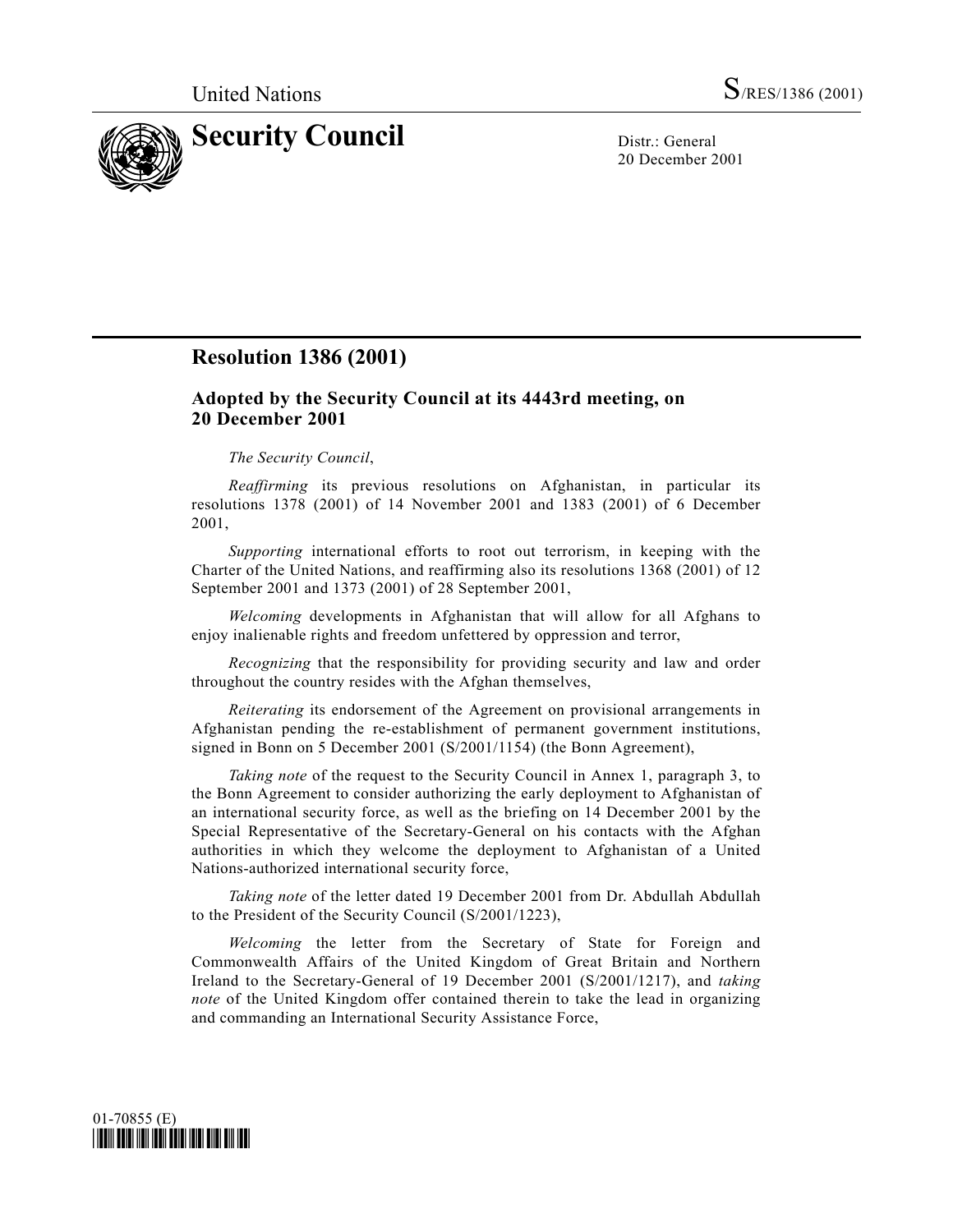*Stressing* that all Afghan forces must adhere strictly to their obligations under human rights law, including respect for the rights of women, and under international humanitarian law,

*Reaffirming* its strong commitment to the sovereignty, independence, territorial integrity and national unity of Afghanistan,

*Determining* that the situation in Afghanistan still constitutes a threat to international peace and security,

*Determined* to ensure the full implementation of the mandate of the International Security Assistance Force, in consultation with the Afghan Interim Authority established by the Bonn Agreement,

*Acting* for these reasons under Chapter VII of the Charter of the United Nations,

1. *Authorizes*, as envisaged in Annex 1 to the Bonn Agreement, the establishment for 6 months of an International Security Assistance Force to assist the Afghan Interim Authority in the maintenance of security in Kabul and its surrounding areas, so that the Afghan Interim Authority as well as the personnel of the United Nations can operate in a secure environment;

2. *Calls upon* Member States to contribute personnel, equipment and other resources to the International Security Assistance Force, and invites those Member States to inform the leadership of the Force and the Secretary-General;

3. *Authorizes* the Member States participating in the International Security Assistance Force to take all necessary measures to fulfil its mandate;

4. *Calls upon* the International Security Assistance Force to work in close consultation with the Afghan Interim Authority in the implementation of the force mandate, as well as with the Special Representative of the Secretary-General;

5. *Calls upon* all Afghans to cooperate with the International Security Assistance Force and relevant international governmental and non-governmental organizations, and welcomes the commitment of the parties to the Bonn Agreement to do all within their means and influence to ensure security, including to ensure the safety, security and freedom of movement of all United Nations personnel and all other personnel of international governmental and non-governmental organizations deployed in Afghanistan;

6. *Takes note* of the pledge made by the Afghan parties to the Bonn Agreement in Annex 1 to that Agreement to withdraw all military units from Kabul, and calls upon them to implement this pledge in cooperation with the International Security Assistance Force;

7. *Encourages* neighbouring States and other Member States to provide to the International Security Assistance Force such necessary assistance as may be requested, including the provision of overflight clearances and transit;

8. *Stresses* that the expenses of the International Security Assistance Force will be borne by the participating Member States concerned, *requests* the Secretary-General to establish a trust fund through which contributions could be channelled to the Member States or operations concerned, and encourages Member States to contribute to such a fund;